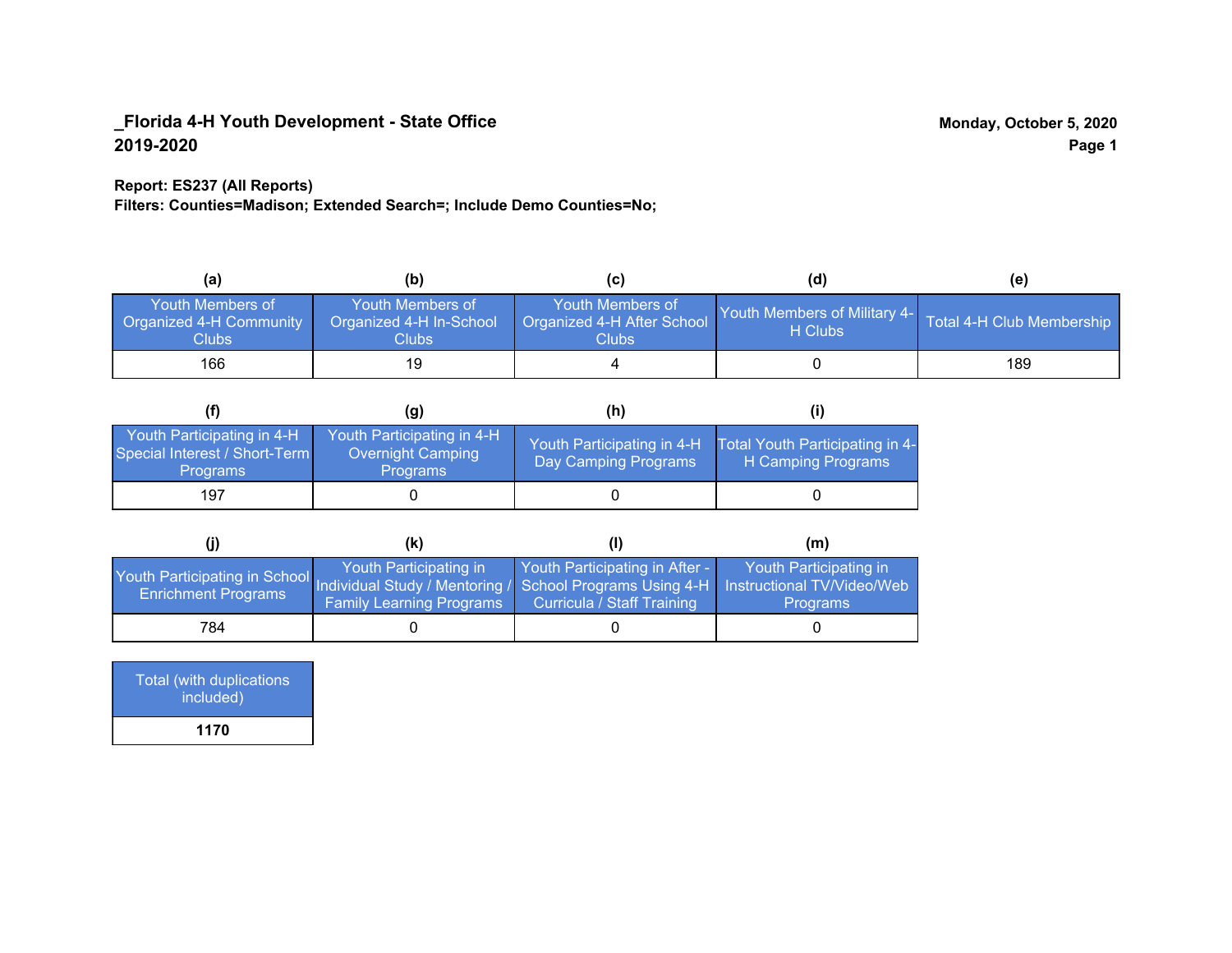**Report: ES237 (All Reports)**

**Filters: Counties=Madison; Extended Search=; Include Demo Counties=No;**

## **School Grade (duplications eliminated)**

| Kinder | 1st | 2nd | 8rd | 4th | 5th | 6th | 7th | 8th | <b>9th</b> | 10th | $-11th$ | 12th | Post HS Not in School Special | Total |
|--------|-----|-----|-----|-----|-----|-----|-----|-----|------------|------|---------|------|-------------------------------|-------|
| 60     | 53  | 67  | 51  | 263 | 245 | 251 | 30  | 28  | 20         | 10   |         |      | 26                            | 120   |

# **Gender of 4-H Youth Participants (duplications eliminated)**

| Male | Female | Total |
|------|--------|-------|
| 515  | 605    | 1120  |

# **Place of Residence of 4-H Youth Participants (duplications eliminated)**

| ∣ Farm | Towns of under 10,000 and<br>rural non-farm | Towns and cities (10,000-<br>50,000), and their suburbs | Suburbs of cities of over<br>50,000 | Central cities of over 50,000 | Total |
|--------|---------------------------------------------|---------------------------------------------------------|-------------------------------------|-------------------------------|-------|
| 215    | 373                                         | 532                                                     |                                     |                               | 1120  |

## **Total 4-H Youth Participants (duplications eliminated)**

**Total** 

**<sup>1120</sup> Note: The four totals on this page should all match.**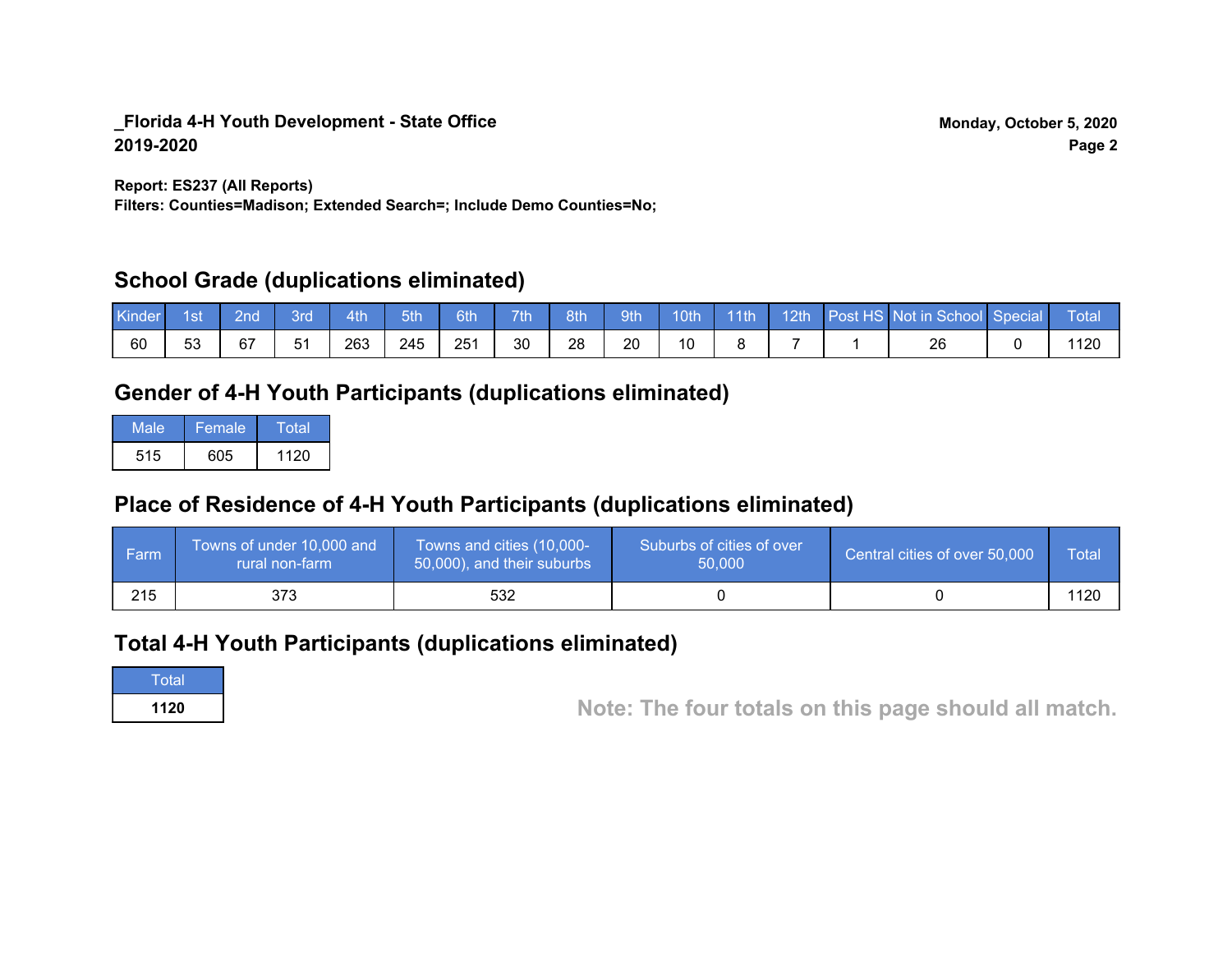**Report: ES237 (All Reports)**

**Filters: Counties=Madison; Extended Search=; Include Demo Counties=No;**

| <b>ETHNICITY</b>          | <b>TOTAL YOUTH</b> |
|---------------------------|--------------------|
| <b>Hispanic or Latino</b> | 48                 |
| Not Hispanic or Latino    | 1072               |

Directions: Type in the appropriate numbers for your project. Ethnicity is separate from race. YOu should indicate an ethnicity category for each participant and all racial categories that apply to each participant (i.e. a participant of more than one race would be recorded in each applicable racial category). Ideally, your total participants should equal the total of numbers in your ethicity section. Totals of racial categories will be equal to or greater than your total participants if they all report racial information.

4-H Youth Participants: Any youth taking part in programs provided as a result of action by extension personnel (professional. Paraprofessional. And volunteer). This includes youth participation in programs conducted through 1862, 1890, and 1994 land-grant universities, EFNEP, urban gardening, and other programs that may not actually use the 4-H name and emblem with participants.

| <b>RACE</b>                               | <b>TOTAL YOUTH</b> |
|-------------------------------------------|--------------------|
| American Indian or Alaskan Native         | O                  |
| Asian                                     | 5                  |
| <b>Black or African American</b>          | 397                |
| Native Hawaiian or other Pacific Islander | 1                  |
| White                                     | 682                |
| Youth Indicating More Than One Race       | 31                 |
| <b>Undetermined</b>                       | 4                  |

**Page 3**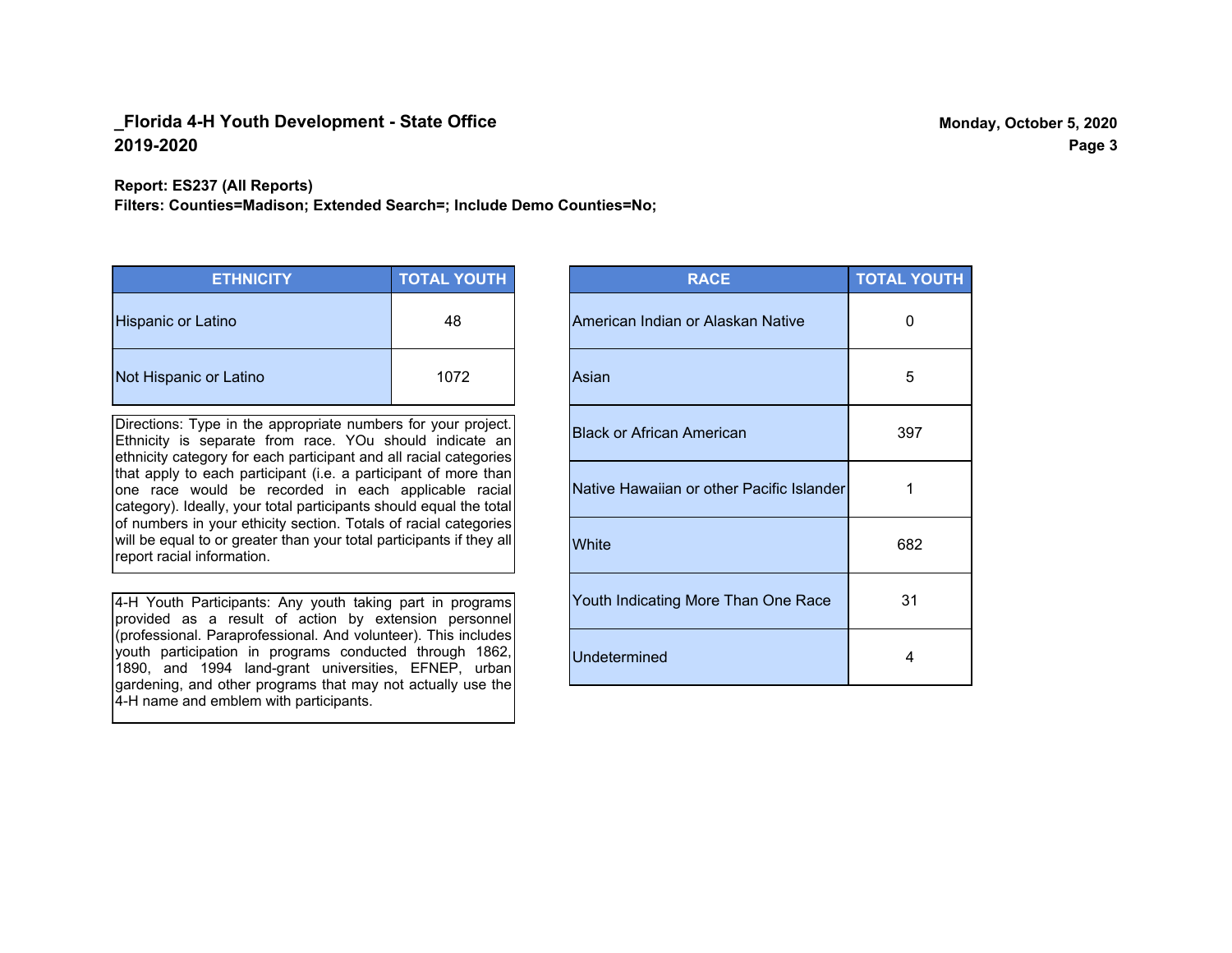**Report: ES237 (All Reports)**

**Filters: Counties=Madison; Extended Search=; Include Demo Counties=No;**

| Total Number of<br><b>Adult Volunteers</b> | <b>Total Number of</b><br><b>Youth Volunteers</b> | Total |
|--------------------------------------------|---------------------------------------------------|-------|
| 38                                         | 19                                                | 57    |

Adult Volunteer: Unpaid support for the 4-H program by an individual beyond high school age.

Youth Volunteer: Unpaid support for the 4-H program by a person who has not yet graduated from high school.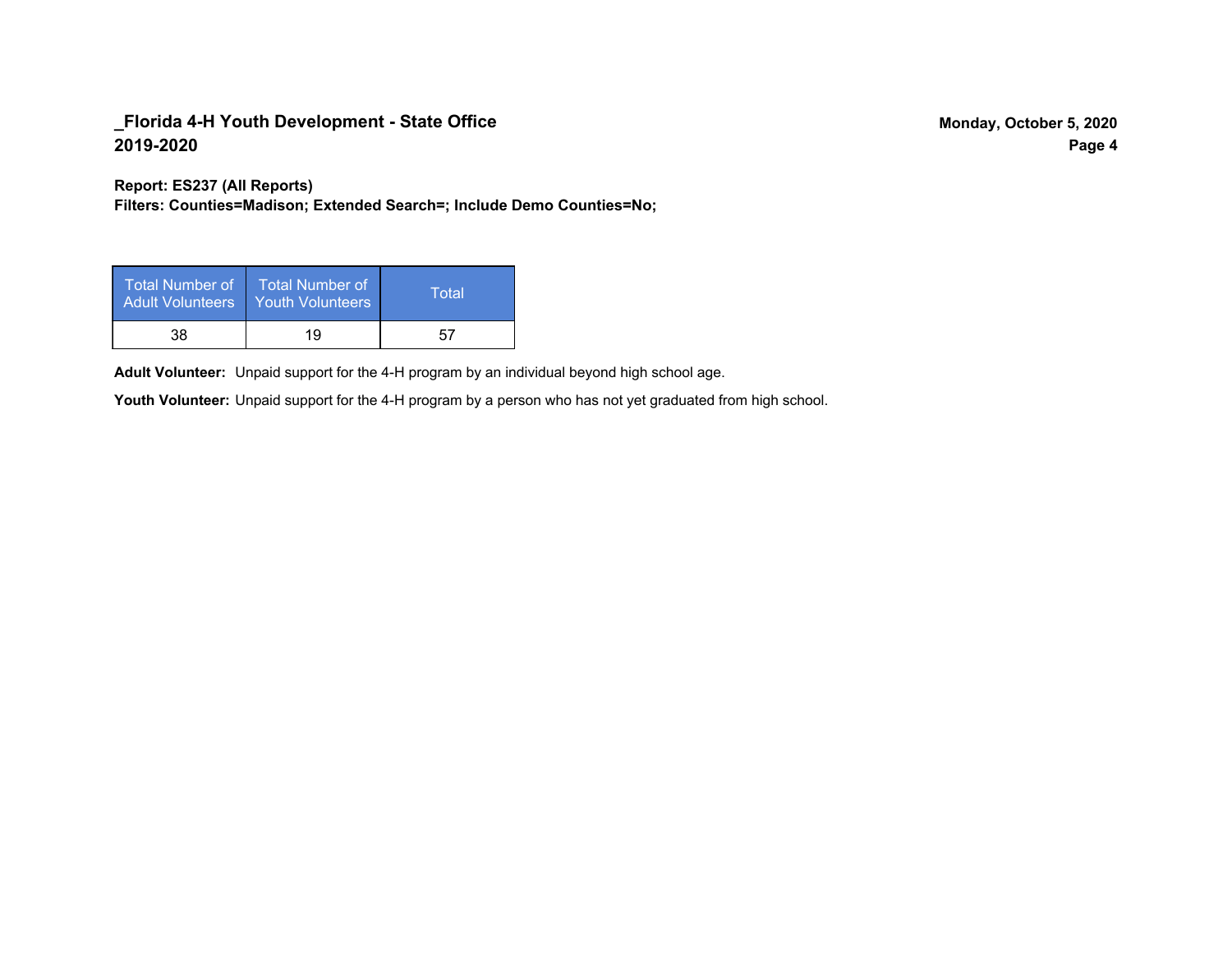### **Filters: Counties=Madison; Extended Search=; Include Demo Counties=No; Report: ES237 (All Reports)**

# **Ag in the Classroom** : Agriculture Awareness 7 \_School Enrichment - Agriculture Awareness 0 \_School Enrichment - Pizza Garden 0 7 **Animals** (4-H Cloverbuds- ANIMALS & PETS)-retired project 0 (CAGED BIRDS) Retired Project 0 (GOATS) Retired Project 0 (GOATS-Pygmy) Retired Project 0 (HORSE -Advanced Horsemanship) Retired Project 0 (HORSE -Horsemanship Science) Retired Project 0 (LLAMAS AND ALPACAS)-retired project 0 (POCKET PETS) Retired Project 0 ANIMAL SCIENCES 58 BEEF 7 CATS 0 DAIRY CATTLE 0 DOGS 0 GOATS (Dairy) 1 GOATS (Meat) 0 HORSE 6 HORSE (Horseless Horse) 0 PETS and the contract of the contract of the contract of the contract of the contract of the contract of the contract of the contract of the contract of the contract of the contract of the contract of the contract of the c POULTRY 36 RABBITS 0 sheep to the control of the control of the control of the control of the control of the control of the control of the control of the control of the control of the control of the control of the control of the control of the SWINE 22 STREET IS A STREET ON THE STREET IS A STREET IN THE STREET OF STREET IS A STREET IS A STREET IS A STR 141

# **Biological Sciences** (4-H Cloverbuds-SCIENCE & TECHNOLOGY) Retired Project 0 (Marine/Aquatic- AQUARIUMS) Retired Project 0 (Marine/Aquatic- WETLANDS) Retired Project 0 (Sciences- WINGS) Retired Project 0 (Wildlife - Bats) Retired Project 0 (Wildlife - Butterflies- WINGS) Retired Project 0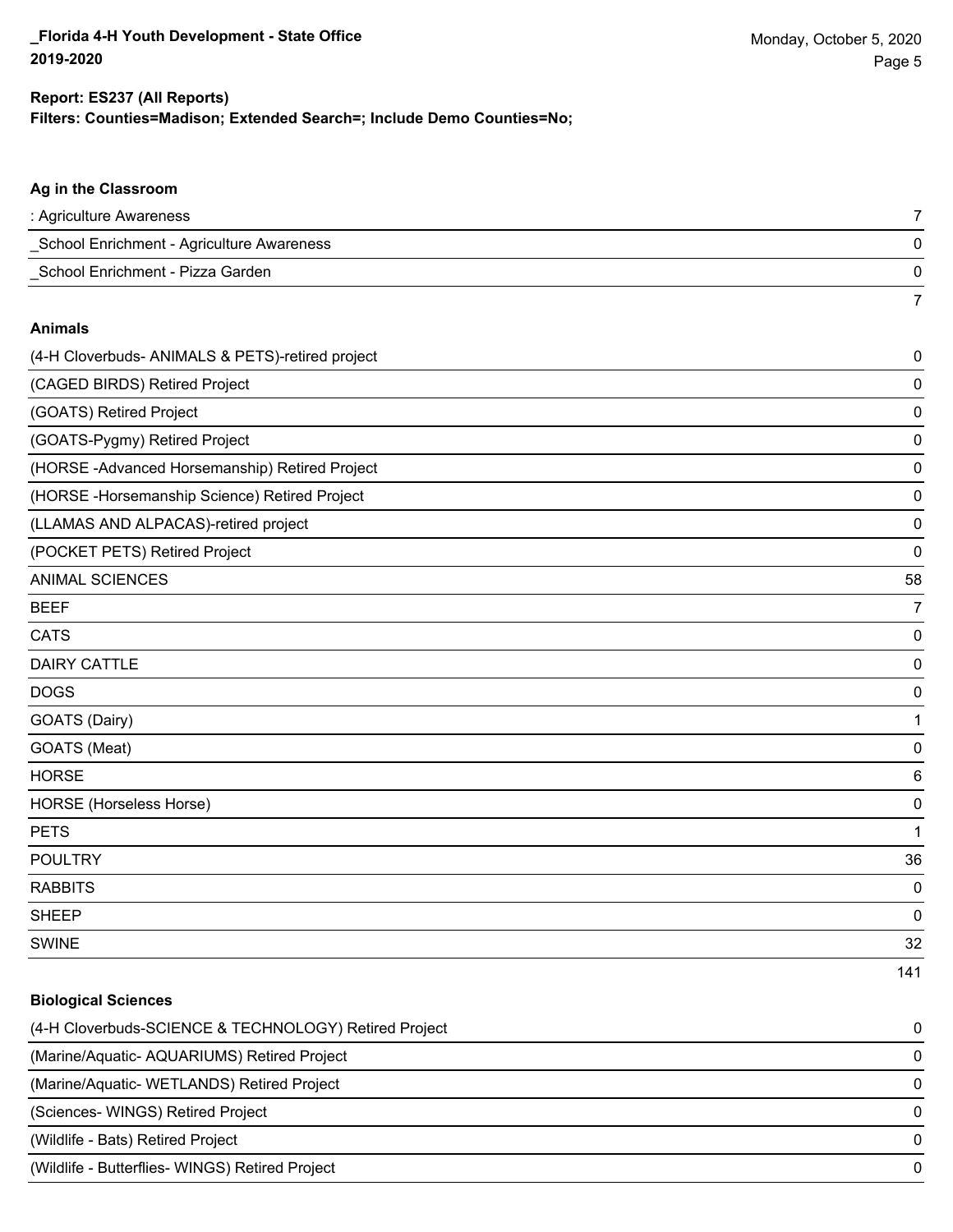## **Report: ES237 (All Reports)**

**Filters: Counties=Madison; Extended Search=; Include Demo Counties=No;**

| (Wildlife- BLUEBIRDS) Retired Project                     | 0              |
|-----------------------------------------------------------|----------------|
| : ABCs of ENTOMOLOGY                                      | 205            |
| : Entomology-Apiary/Beekeeping                            | 0              |
| : Meat Sciences                                           | 0              |
| : Natural Sciences                                        | 0              |
| School Enrichment - Embryology                            | 0              |
| School Enrichment- Natural Sciences                       | 0              |
| INSECTS (ENTOMOLOGY)                                      | 0              |
| MARINE SCIENCE AND AQUATIC SCIENCES                       | 1              |
| <b>SCIENCE DISCOVERY</b>                                  | $\overline{2}$ |
| <b>VETERINARY SCIENCE</b>                                 | 0              |
|                                                           | 208            |
| <b>Civic Engagement</b>                                   |                |
| (4-H Cloverbuds- CITIZENSHIP)-retired project             | 0              |
| (Citizenship-INTERGENERATIONAL) Retired Project           | 0              |
| <b>CITIZENSHIP</b>                                        | 18             |
| CITIZENSHIP-COMMUNITY SERVICE                             | $\overline{2}$ |
| CULTURAL AND GLOBAL EDUCATION                             | 0              |
|                                                           | 20             |
| <b>Communications and Expressive Arts</b>                 |                |
| (4-H Cloverbuds- COMMUNICATIONS) Retired Project          | 0              |
| (4-H Cloverbuds- VISUAL-LEISURE ARTS) Retired Project     | 0              |
| (FILMMAKING) Retired Project                              | 0              |
| (LEISURE ARTS- Arts & Crafts) Retired Project             | 0              |
| (Leisure Arts- COLLECTIBLES) Retired Project              | 0              |
| (PHOTOGRAPHY) Retired Project                             | 0              |
| (PUBLIC SPEAKING) Retired Project                         | 0              |
| (VISUAL ARTS) Retired Project                             | 0              |
| School Enrichment - 4-H Tropicana Public Speaking Program | 579            |
| COMMUNICATIONS AND PUBLIC SPEAKING                        | 6              |
| <b>EXPRESSIVE ARTS</b>                                    | 29             |
| <b>VISUAL ARTS</b>                                        | 0              |
|                                                           | 614            |
| <b>Community / Volunteer Service</b>                      |                |

(Citizenship-PUBLIC ADVENTURES) Retired Project 0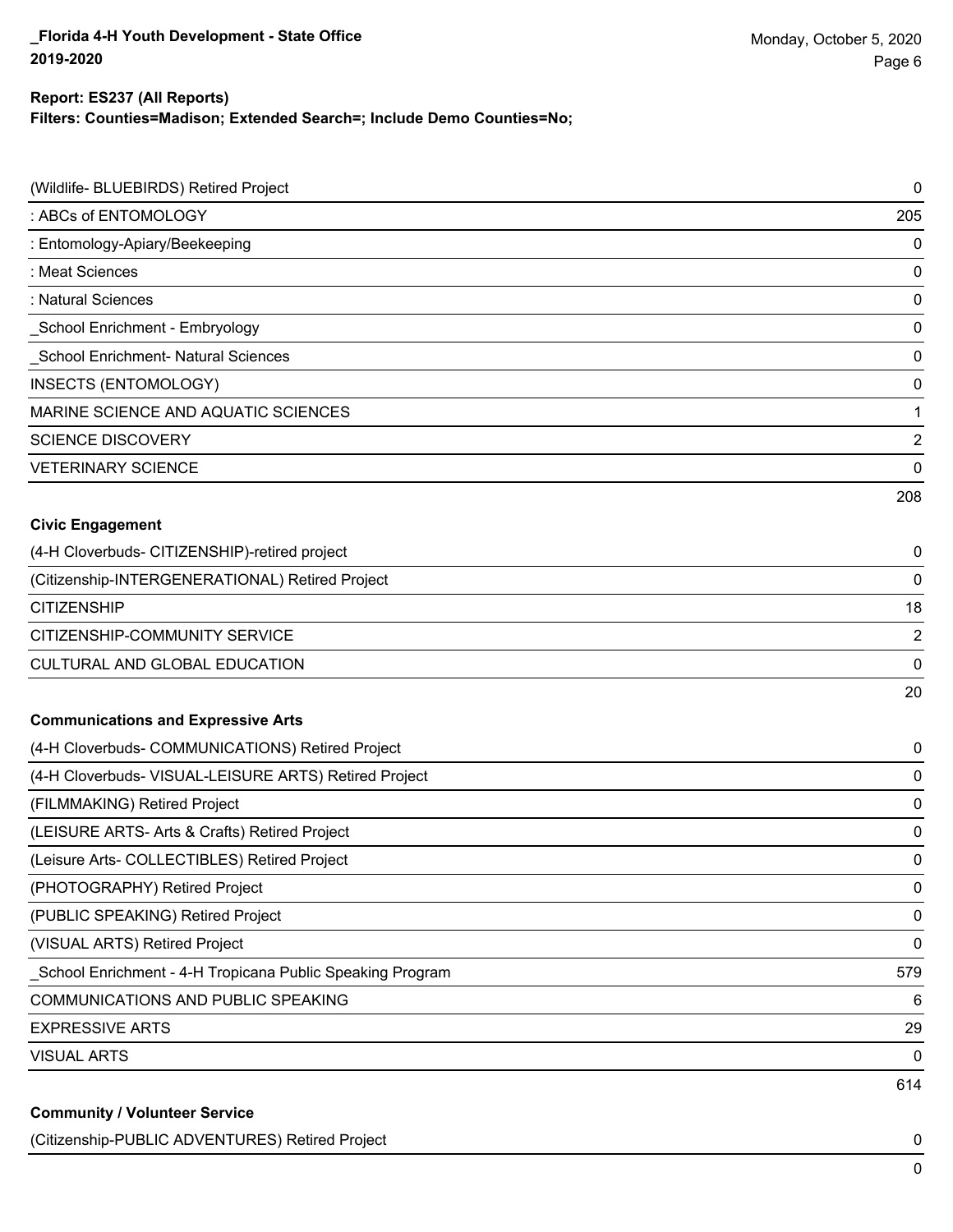**Consumer and Family Science**

### **Filters: Counties=Madison; Extended Search=; Include Demo Counties=No; Report: ES237 (All Reports)**

| (4-H Cloverbuds- CLOTHING) Retired project                   | 0  |
|--------------------------------------------------------------|----|
| (CHILD DEVELOPMENT Babysitting) Retired Project              | 0  |
| (Clothing - SELECTION) Retired Project                       | 0  |
| (Clothing - SEWING) Retired Project                          | 0  |
| (Clothing-Sewing- QUILTING) Retired Project                  | 0  |
| (CONSUMER EDUCATION AND SHOPPING) Retired Project            | 0  |
| (Human Development - Talking with TJ) Retired Project        | 0  |
| (HUMAN DEVELOPMENT) Retired Project                          | 0  |
| (Human Development-CHOICES) Retired Project                  | 0  |
| (Money Management - FINANCIAL CHAMPIONS) Retired Project     | 0  |
| : Consumer Choices Event                                     | 0  |
| 4-H CLOVERBUDS                                               | 43 |
| Animal Science- ALL ABOUT ANIMALS                            | 0  |
| Animal Sciences- LIVESTOCK JUDGING                           | 0  |
| Animals-PETS/SMALL ANIMALS                                   | 0  |
| CHILD DEVELOPMENT & CHILD CARE                               | 4  |
| Citizenship-SERVICE LEARNING                                 | 0  |
| <b>CLOTHING &amp; SEWING</b>                                 | 3  |
| <b>Exploring Farm Animals</b>                                | 0  |
| Hog-n-Ham Project                                            | 0  |
| Marine Science                                               | 0  |
| MONEY MANAGEMENT                                             | 0  |
| Performing Arts-DANCE/MOVEMENT                               | 0  |
| Pet Pals                                                     | 0  |
| Plant Pals, K-3 (5-8 yrs)                                    | 0  |
| test                                                         | 0  |
| Wildlife - Birds                                             | 0  |
|                                                              | 50 |
| <b>Environmental Education / Earth Sciences</b>              |    |
| (4-H Cloverbuds- ENVIRONMENT-Earth Sciences) Retired Project | 0  |
| : Recycling                                                  | 0  |
| : Water Education                                            | 0  |
| School Enrichment - Project Learning Tree                    | 0  |
| School Enrichment- Environmental Sciences                    | 0  |
| <b>EARTH SCIENCES</b>                                        | 0  |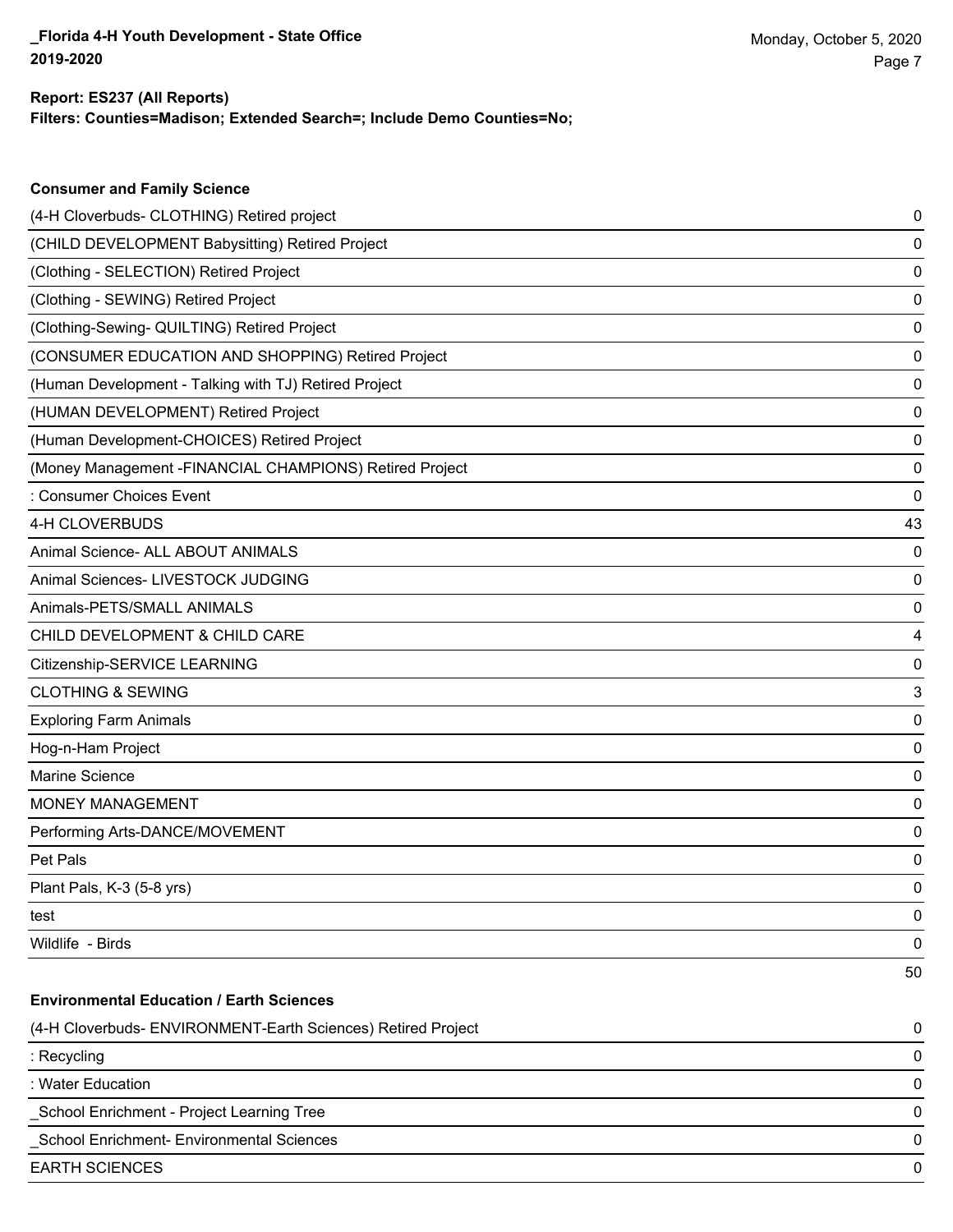### **Report: ES237 (All Reports)**

**Filters: Counties=Madison; Extended Search=; Include Demo Counties=No;**

| <b>ENERGY</b>                                         | $\mathbf 0$ |
|-------------------------------------------------------|-------------|
| <b>ENVIRONMENTAL SCIENCES</b>                         | 1           |
| <b>FORESTRY</b>                                       | 0           |
| <b>OUTDOOR EDUCATION</b>                              | 0           |
| SOIL AND WATER SCIENCES                               | 0           |
| <b>SPORTFISHING</b>                                   | 1           |
| <b>SS - SHOOTING SPORTS</b>                           | 1           |
| <b>SS-ARCHERY</b>                                     | 12          |
| SS-HUNTING 10y/o                                      | 0           |
| SS-MUZZLELOADING 12y/o                                | 0           |
| SS-RIFLE, AIR                                         | 0           |
| SS- RIFLE, SMALL BORE                                 | 0           |
| SS-SHOTGUN 10y/o                                      | $\mathbf 0$ |
| <b>WILDLIFE &amp; HABITATS</b>                        | $\mathbf 0$ |
|                                                       | 15          |
| <b>Foods and Nutrition</b>                            |             |
| (4-H Cloverbuds- FOODS & NUTRITION) Retired Project   | 0           |
| (Food - SPORTS NUTRITION) Retired Project             | 0           |
| (FOOD AND FOOD PRESERVATION SCIENCES) Retired Project | 0           |
| (FOOD PREP AND COOKING) Retired Project               | $\mathbf 0$ |
| (Food Prep- BREADS & BREADMAKING) Retired Project     | 0           |
| (Food Prep- DAIRY FOODS) Retired Project              | 0           |
| (Food Prep- MICROWAVE MAGIC) Retired Project          | 0           |
| (Food Science- FOOD PRESERVATION) Retired Project     | 0           |
| School Enrichment - Up for the Challenge              | 0           |
| School Enrichment - YUM                               | $\mathbf 0$ |
| _School Enrichment - YUMMEE                           | 0           |
| _School Enrichment- Nutrition                         | 0           |
| <b>FOOD &amp; NUTRITION</b>                           | 52          |

### **Health**

| (Health-HEALTH ROCKS) Retired Project       |                                    |
|---------------------------------------------|------------------------------------|
| (HEALTH: PHYSICAL ACTIVITY) Retired Project | 0                                  |
| : Healthy Living                            | 0                                  |
| PERSONAL WELL BEING                         | 205                                |
|                                             | $\mathbf{a} \mathbf{b} \mathbf{c}$ |

52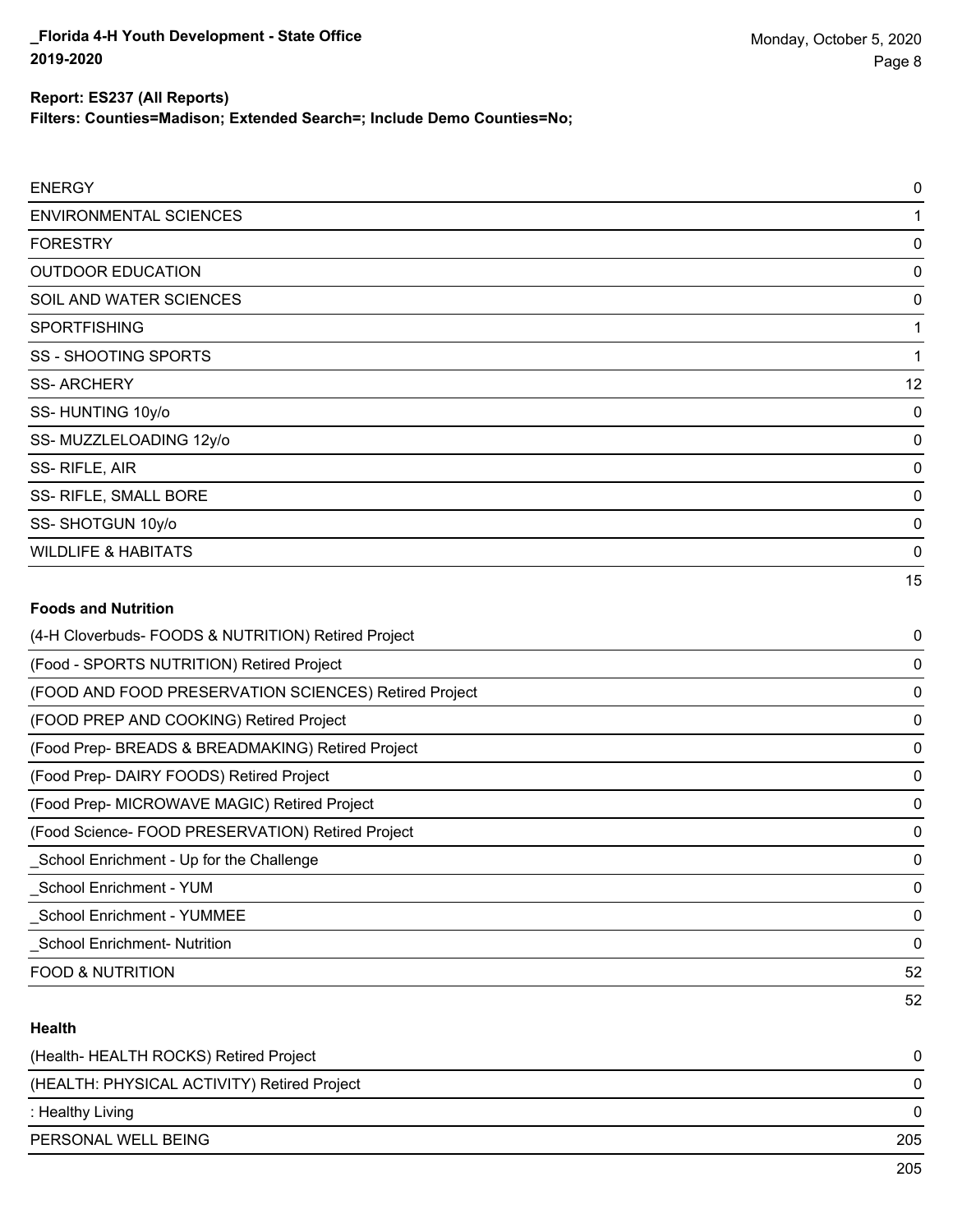### **Report: ES237 (All Reports)**

**Filters: Counties=Madison; Extended Search=; Include Demo Counties=No;**

| <b>Leadership and Personal Development</b>                 |    |
|------------------------------------------------------------|----|
| (4-H Cloverbuds- LEADERSHIP) Retired Project               | 0  |
| (4-H Cloverbuds_DISCOVERY Projects) Retired Project        | 0  |
| (Home Environment- CHANGING SPACES) Retired Project        | 0  |
| (Plant Sciences - Mowing for Money) Retired Project        | 0  |
| (Workforce Prep- CAREER DEVELOPMENT) Retired Project       | 0  |
| (Workforce Prep- ENTREPRENEURSHIP) Retired Project         | 0  |
| : Character Education                                      | 0  |
| : Personal Development                                     | 0  |
| <b>EXPLORING 4-H</b>                                       | 25 |
| LEADERSHIP DEVELOPMENT                                     | 5  |
| <b>WORKPLACE PREPARATION</b>                               | 0  |
|                                                            | 30 |
| <b>Personal Safety</b>                                     |    |
| (Health and Safety- ATV SAFETY) Retired Project            | 0  |
| (Health- EMERGENCY PREPARDNESS) Retired Project            | 0  |
| <b>ATV SAFETY</b>                                          | 1  |
| <b>SAFETY</b>                                              | 0  |
|                                                            | 1  |
| <b>Physical Sciences</b>                                   |    |
| (ASTRONOMY) Retired Project                                | 0  |
| : Weather and Climate                                      | 0  |
| <b>AEROSPACE</b>                                           | 0  |
|                                                            | 0  |
| <b>Plant Science</b>                                       |    |
| (4-H Cloverbuds- PLANT SCIENCES-Gardening) Retired Project | 0  |
| (GROWING CITRUS) Retired Project                           | 0  |
| (Plant Sciences-GARDENING) Retired Project                 | 0  |
| (Plants - Gardening - FLOWERS) Retired Project             | 0  |
| (Plants - Gardening - VEGETABLES) Retired Project          | 0  |
| (Plants - Gardening-CONTAINER GARDENING) Retired Project   | 0  |

\_School Enrichment- Gardening and Plants 0

GARDENING AND PLANTS ON A SERIES AND SERIES OF A SERIES OF A SERIES OF A SERIES OF A SERIES OF A SERIES OF A SERIES OF A SERIES OF A SERIES OF A SERIES OF A SERIES OF A SERIES OF A SERIES OF A SERIES OF A SERIES OF A SERIE

GARDENING AND PLANTS: JR MASTER GARDENER 0